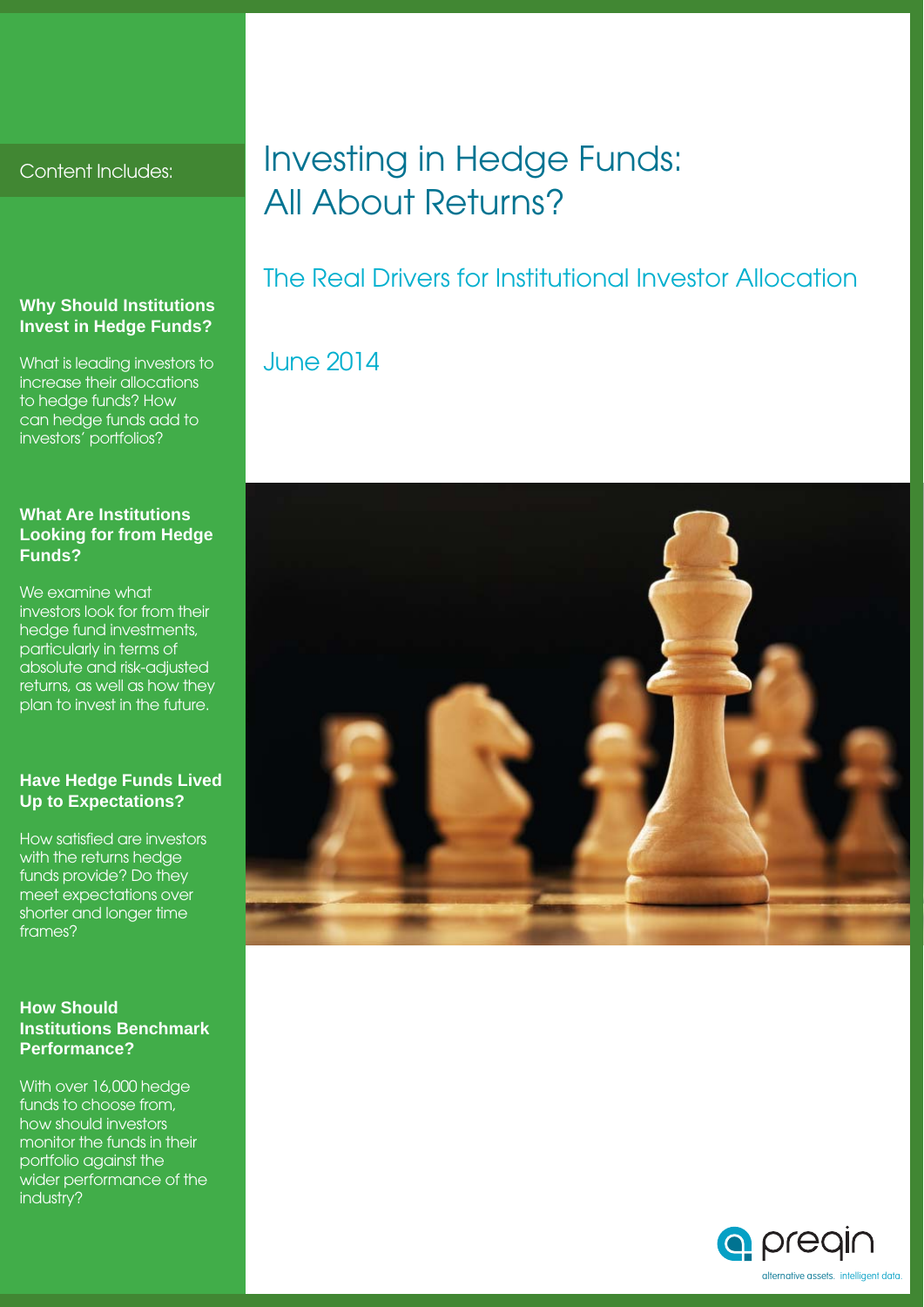

## Foreword

Since 2007, Preqin has been tracking institutional investment in hedge funds. Our teams of analysts based in London, New York and Singapore have tens of thousands of conversations with investors each year to give us a unique insight into the minds and portfolios of the institutional groups which have driven the industry to its current \$2.66tn in assets.

Despite a new global regulatory framework which has resulted in increased regulatory transparency, and the vote of confidence from institutional investors worldwide who use hedge funds to diversify their return streams, the industry is still viewed as largely opaque, complex, risky, and lightly regulated by the general public and the media. With the largest investors, such as pension funds, insurance companies and sovereign wealth funds, guarding the assets of the typical member of the public, it is important to shine a light on why these gatekeepers have turned to hedge fund investment in recent years, and how these hedge funds are safeguarding assets for the future.

In this report we examine why investors are allocating their capital to hedge funds, what they seek from the funds they invest in and how they assess the success of their portfolio. With much of the criticism hedge funds have faced over recent years focusing on their relative performance to S&P 500, we look at how funds have actually performed and met investors' return expectations for risk-adjusted returns in all market conditions, as well as taking a closer look at why S&P 500 is becoming a less relevant benchmark for the industry. Central to our examination is an understanding that the hedge fund industry is not monolithic, but populated by a diversity of strategies with differing investment goals and return assumptions. This premise is often ignored or not understood by critics of hedge fund performance.

In this report we answer the following questions:

- Who is investing in hedge funds?
- Why should institutional investors allocate to hedge funds?
- What absolute and risk-adjusted returns are investors seeking from hedge funds?
- How has the industry met the return objectives for investors?
- How should investors frame the performance of their portfolios?

The results of this study are based on a survey of over 100 investors conducted in April this year, with these investors representing more than \$13tn in assets under management. The investors were located globally and represented a broad spectrum of investor types from the largest pension funds, through to family offices and other private wealth institutions. Additional data has been taken from our Hedge Fund Online service, a fully integrated solution providing key information on over 4,600 investors in hedge funds, 16,500 hedge funds and 6,700 fund managers. Preqin's Hedge Fund Online service provides intelligence on institutional plans for hedge fund investment as well as full portfolio details, and looks at how the industry is performing with data on a fund-by-fund basis.

We hope you find this report useful, and welcome any feedback you may have. For more information, please visit www.preqin.com or contact info@preqin.com.

#### Data Source:

Preqin's **Hedge Fund Online** provides a comprehensive view of the hedge fund industry, including:

- In-depth profi les of over **16,500 hedge funds** and **6,700 hedge fund managers**
- Detailed **performance metrics on over 9,600 hedge funds** and share classes
- Extensive information on over **4,600 active investors** in hedge funds
- Fund-by-fund and industry level **fund terms and conditions data for over 6,200 hedge funds**

For more information on how Preqin's hedge fund data can help you, or to arrange a demonstration, please visit:

www.preqin.com/hedge

All rights reserved. The entire contents of Investing in Hedge Funds: All About Returns?, June 2014 are the Copyright of Preqin Ltd. No part of this publication or any information contained in it may be copied, transmitted means, or stored in any electronic or other data storage medium, or printed or published in any document, report or publication, without the express prior written approval of Pregin Ltd. The information presented in Invest All About Returns?, June 2014 is for information purposes only and does not constitute and should not be construed as a solicitation or other offer, or recommendation to acquire or dispose of any investment or to engage in transaction, or as advice of any nature whatsoever. If the reader seeks advice rather than information then he should seek an independent financial advisor and hereby agrees that he will not hold Pregin Ltd. responsible in *any decisions of whatever nature the reader makes or refrains from making following its use of Investing in Hedge Funds: All About Returns?, June 2014.*

While reasonable efforts have been made to obtain information from sources that are believed to be accurate, and to confirm the accuracy of such information wherever possible, Preqin Ltd. does not make any representation o the information or opinions contained in Investing in Hedge Funds: All About Returns?, June 2014 are accurate, reliable, up-to-date or complete. Although every reasonable effort has been made to ensure the accuracy of this gin Ltd. does not accept any responsibility for any errors or omissions within Investing in Hedge Funds: All About Returns?, June 2014 or for any expense or other loss alleged to have arisen in any way with a reader's use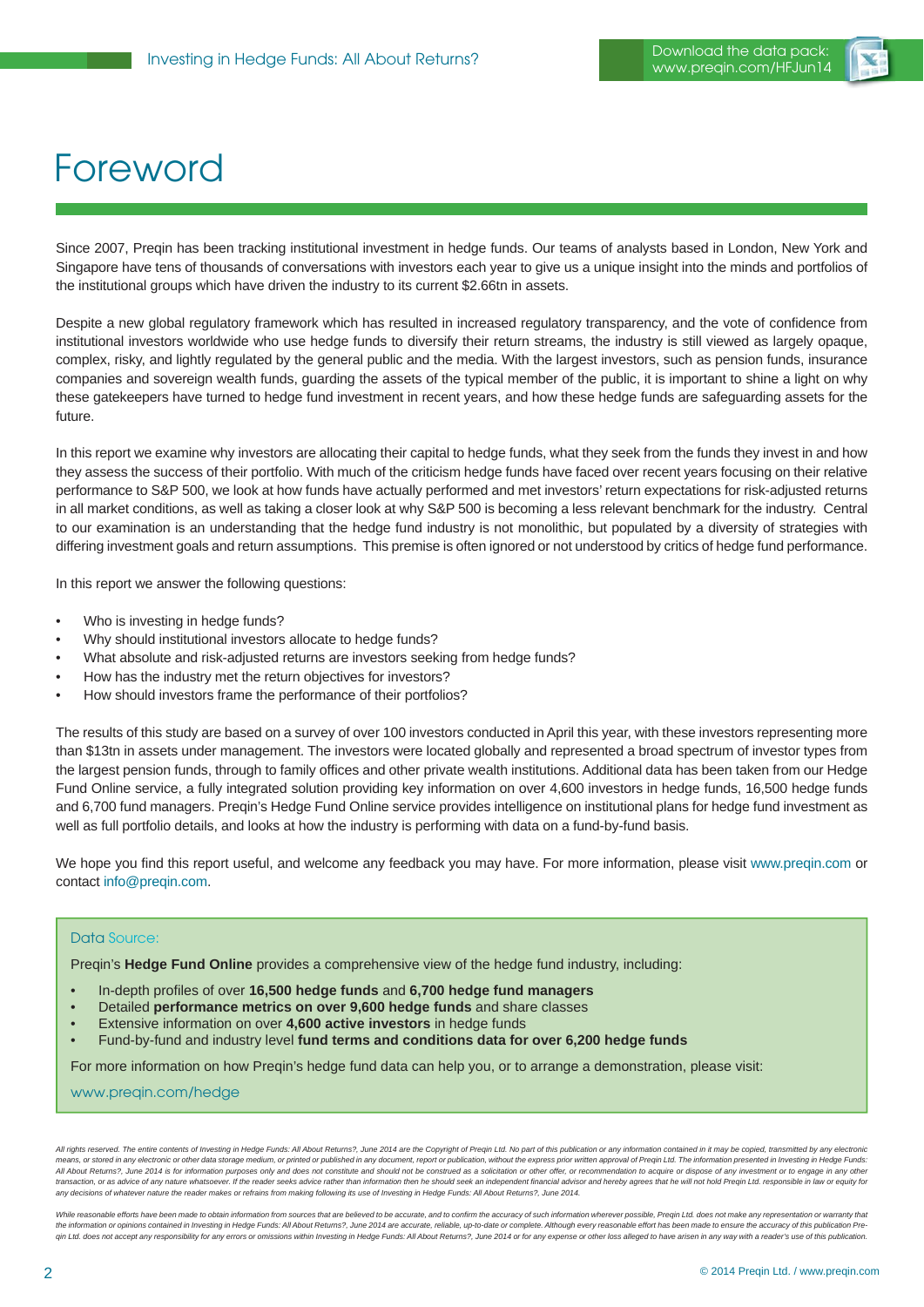

### Executive Summary

Our findings offer a valuable insight into the mindset and goals of institutional investors who decide to add hedge fund allocations to their portfolios. Our findings demonstrate that the frequent, broad comparisons of hedge fund performance to standard market indices, such as the S&P 500, are generally viewed as irrelevant by the institutions making the investments and judging their

success. Rather, the survey responses point to reduced volatility, diversification of risk premia, and absolute returns as the leading objectives of the global institutional investors making hedge fund allocations.



| What Are Investors Looking for<br><b>From Hedge Funds?</b> | <b>How Are Hedge Funds</b><br>Performing?                                                               | <b>How Do Investors Benchmark</b><br><b>Returns?</b>                |
|------------------------------------------------------------|---------------------------------------------------------------------------------------------------------|---------------------------------------------------------------------|
| 59% seek uncorrelated                                      | 84%                                                                                                     | S&P 500 and other public indices<br>are commonly seen as irrelevant |
| 56% seek risk-adjusted                                     | of investors feel return<br>expectations have been met or<br>exceeded in the past 12 months.            | - just a fifth compare hedge<br>funds to these benchmarks.          |
| 46% to reduce portfolio                                    | $80\%$                                                                                                  | Investors are commonly using<br>strategy-specific hedge fund        |
| just 7% for high<br>returns                                | of investors believe portfolio risk<br>would <b>increase</b> if they ceased<br>investing in hedge funds | indices to measure portfolio<br>performance.                        |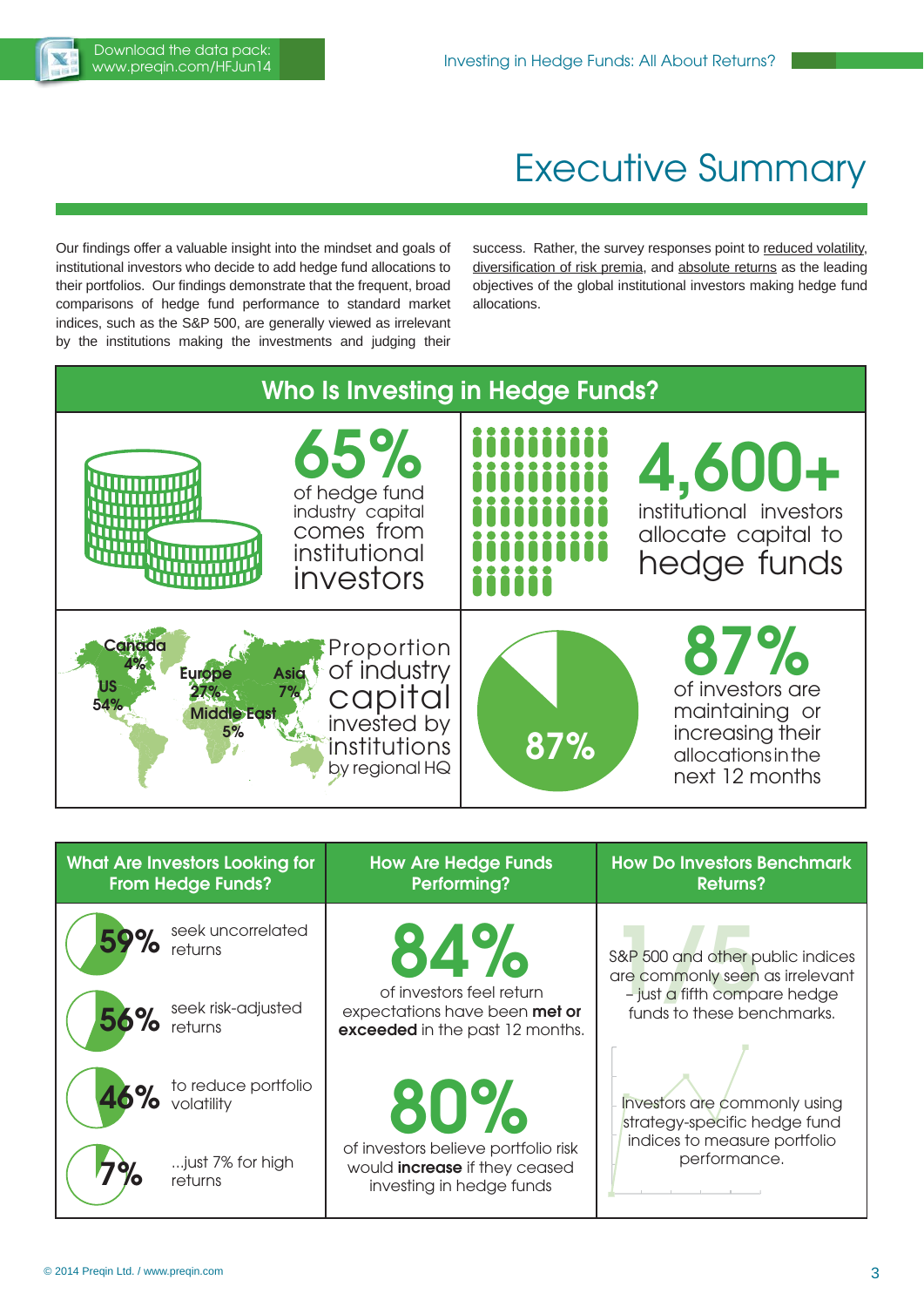

# Identify and evaluate hedge fund investment opportunities on Preqin Investor Network.

Preqin Investor Network focuses exclusively on helping investors make alternative asset allocation and investment decisions, and is already used by over 6,000 investment professionals. Use the Investor Network to:



- **View** all hedge funds currently open for investment
- **Track** fund-level past performance for managers with a fund open for investment
- **Connect** with fund managers
- **Benchmark** terms and conditions by fund strategy, geographic location and fund size
- **Access** valuable market analysis and performance benchmarking research

Signing up to Preqin Investor Network is easy – to register for free, please visit:

### www.preqin.com/pin

New York +1 212 350 0100

London +44 (0)20 7645 8888

**Singapore** +65 6305 2200 San Francisco +1 415 835 9455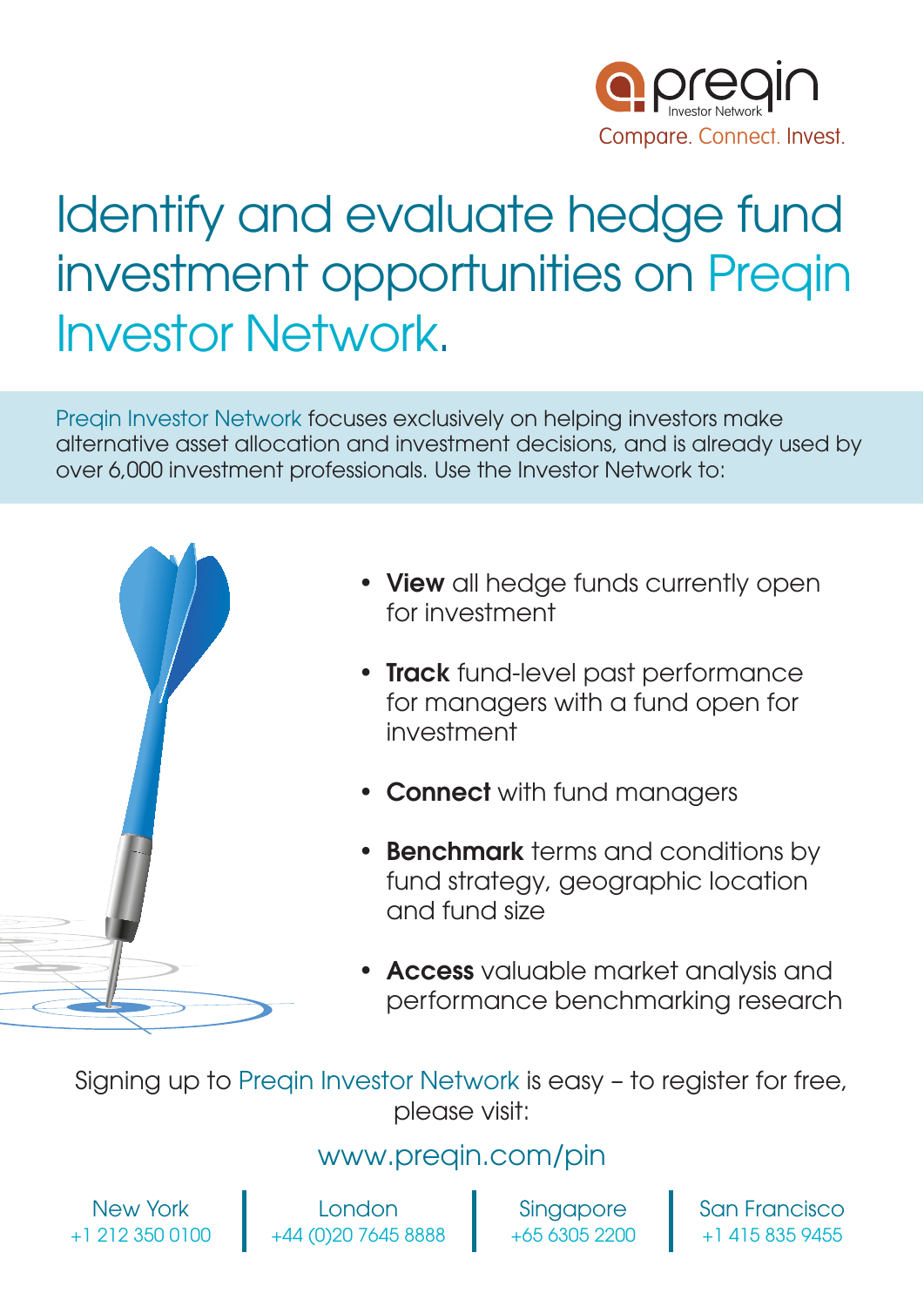

## Who Invests in Hedge Funds?

*The hedge fund industry is larger than ever, with over \$2.66tn in assets managed across 16,000 vehicles worldwide. This growth has been driven by increased commitments from institutional allocators as they seek alternatives to traditional investment in equity and fixed income products. In this section we examine the current make-up of the institutional universe for hedge fund investment, using* **data taken from Preqin's Hedge Fund Investor Profiles online service.** 

As shown in Fig. 1, there are a wide variety of institutional investor types allocating capital to hedge funds today. Each year there are more and more investors making maiden allocations to the asset class, and today Preqin currently tracks over 4,600 separate institutional groups active in the space.

Although there are institutional investors investing in hedge funds globally, over half of the assets invested by institutional investors are directed to these funds from investors based in the US (Fig. 2). Alongside the US, European investors have significant amounts of capital invested in hedge funds, with regions such as Asia, Australasia and the Middle East investing smaller amounts. However, these regions will become an increasingly important source of assets in the future as more institutions in these emerging regions realise the benefits of hedge funds and local regulatory changes open up opportunities for investing in alternatives.

#### **In Brief**

- **A wide range of investors allocate capital to hedge funds.**
- **Although the US is the largest source of institutional capital, hedge funds are important to investors globally.**
- **We have seen investors increase the amount they invest in hedge funds over recent years.**

**Fig. 2:** Breakdown of Institutional Investor Capital Invested in Hedge Funds by Investor Regional Headquarters (Excl. Funds of Hedge Funds)



*Source: Pregin Hedge Fund Investor Profiles* 





**Source: Preqin Hedge Fund Investor Profiles** 

Fig. 3 shows the average allocation (as a proportion of total assets) of various institutional investor types to hedge funds from December 2012 through to April 2014. It is clear that all groups, except insurance companies, have increased their allocations over this period. In fact, if the data is taken back even further the same pattern emerges; investors are not only making maiden investments in hedge funds, they are also increasing the amount they invest in the asset class year on year.





#### *Source: Pregin Hedge Fund Investor Profiles*

*\*As of April 2014, all other fi gures are at December.*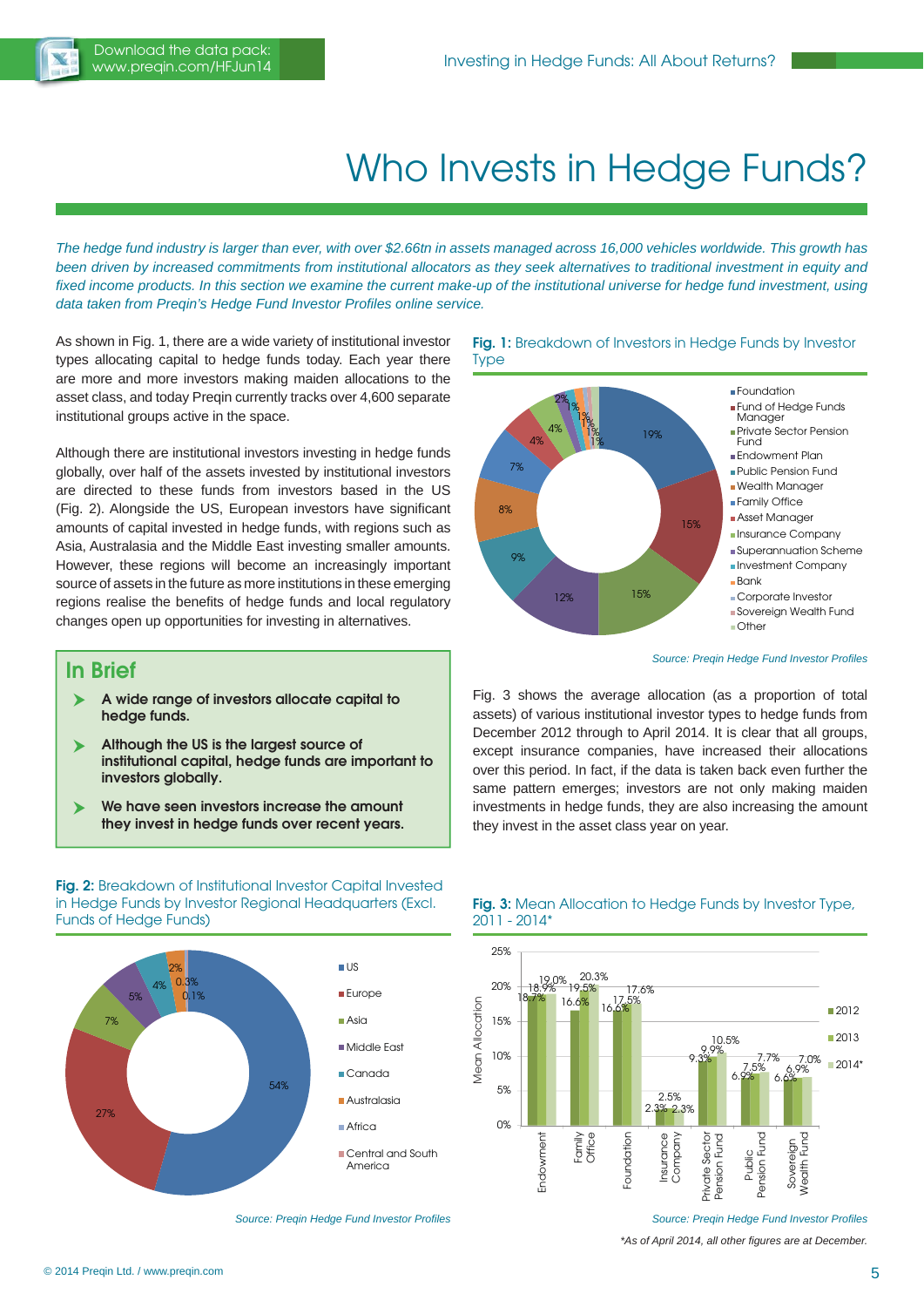

### Why Should Institutions Invest in Hedge Funds?

*Preqin currently estimates that institutional capital could account for as much as 65% of the \$2.66tn of capital managed in the hedge fund industry today. What is leading these investors to increase their allocations to hedge funds, moving these types of investments from an alternative in their portfolio to a mainstream investment option?*

It is clear that investors are looking to hedge funds to perform a variety of functions – from producing uncorrelated returns through to risk mitigation (Fig. 4). However, producing high returns, a perception many outside of the industry believe is the domain of the hedge fund, is a priority for just a small proportion (7%) of the investors that participated in Preqin's survey. When investors were questioned further about what their single reason for recommending hedge funds would be, three key benefits came out time and time again – to reduce volatility, diversify risk premia, and produce absolute returns.

Alongside these reasons, many of the investors interviewed would recommend investing in hedge funds on the basis of the chance to tap into talented individuals, with one North American family office responding "we, as investors, are given the opportunity to align ourselves with some of the smartest guys in the world, who are attracted to this space due to high potential incentive fee generation". However, this potential incentive fee generation is a cause for concern for many investors, with 22% of the investors that participated in Preqin's study stating that fees are their single largest impediment to investing in hedge funds (Fig. 5).

#### **In Brief**

**Funds** 

- **It is uncorrelated and risk adjusted returns rather than high returns institutional investors seek.**
- **Hedge funds have largely met these objectives over recent years**
- **Investors need help sourcing the right hedge fund investment opportunities.**

**Fig. 5:** Single Largest Impediment to Investing in Hedge

#### 23% 22% 21% 14% 8% 6% 6% **Difficult to Source Good** Funds Cost - Fees Complexity of the Industry **Performance of the** Industry Is Not Good Enough Public Sentiment is Negative Towards the Asset Class **Cost - Additional** Internal Resource Our Board Is Negative Towards the Asset Class

#### **Fig. 4:** Key Objectives of Institutional Investors From Their Hedge Fund Portfolios



*Source: Preqin Investor Survey, April 2014*

Nevertheless, fees have come down over recent years with the "2&20" model no longer being the accepted standard, and fund managers are more open to negotiation than they were in the pre-crisis era. Therefore, investors may be able to overcome this hurdle through pre-investment screening and negotiations.

The complexity of the industry and the difficulty in sourcing the right funds both act as barriers for a large number of investors. However, investors are becoming more proactive in sourcing and selecting hedge funds. Tools such as Pregin Investor Network are helping these increasingly sophisticated groups of institutions to navigate the complex alternative assets market and connect with  $\frac{2}{3}$ <br>  $\frac{2}{3}$ <br>  $\frac{2}{3}$ <br>  $\frac{2}{3}$ <br>  $\frac{2}{3}$ <br>  $\frac{2}{3}$ <br>  $\frac{2}{3}$ <br>  $\frac{2}{3}$ <br>  $\frac{2}{3}$ <br>  $\frac{2}{3}$ <br>  $\frac{2}{3}$ <br>  $\frac{2}{3}$ <br>  $\frac{2}{3}$ <br>  $\frac{2}{3}$ <br>  $\frac{2}{3}$ <br>  $\frac{2}{3}$ <br>  $\frac{2}{3}$ <br>  $\frac{2}{3}$ <br>  $\frac{2}{3}$ <br>  $\frac{2}{3}$ <br>

#### 31% 21% 21% 41% 38% 30% 28%  $40%$  $44%$ 1% 2% 5% 0% 20% 40% 60% 80% 100% 12 Months 3 Years 5 Years **Hedge Funds** Have Met All of These Objectives **Hedge Funds** Have Met Most of These **Objectives** Hedge Funds Have Met Some of These **Objectives Hedge Funds** Have Met None of These **Objectives** Proportion of Respondents

#### **Fig. 6:** Investor Outlook on How Hedge Funds Have Met Key Objectives over a 12-Month, 3-Year and 5-Year Period

*Source: Preqin Investor Survey, April 2014*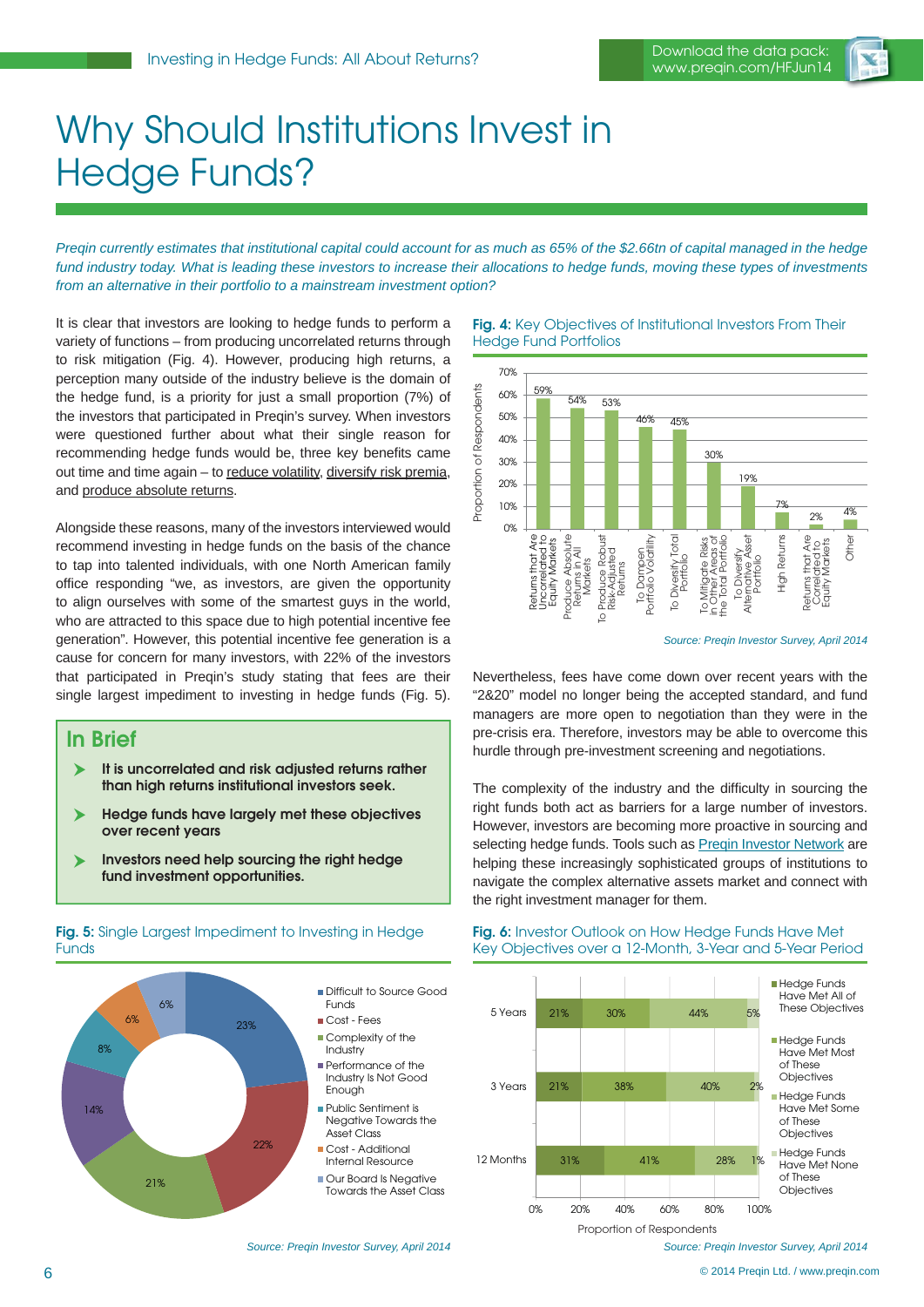

## What Are Institutions Looking For From Hedge Funds?

*As shown, investors are looking at hedge funds to do more than produce high returns; in fact it is their ability to produce risk-adjusted absolute returns which are uncorrelated to equity markets that appeals to these institutions. In this section we look at what the precise requirements of investors from their hedge funds in their portfolio are, both in terms of the absolute returns generated, as well as over what time frames they judge the success of their portfolio.*

As shown in Fig. 7, for most of the investors that participated in this study the absolute annualized returns sought are relatively modest. Two-thirds of the investors that participated stated they seek returns between 4% and 6% per annum. Just 6% of investors look for their portfolios of funds to add more than 10% each year, confirming the findings in the previous section that only a few investors, just 7%, stated that they choose to invest in hedge funds as a result of their high returns expectations. In regards to volatility and risk expectations, 95% of the investors interviewed stated they had created portfolios of funds designed to exhibit lower volatility than equity markets (Fig. 14). The combination of reduced volatility and reduced risk is important to investors. As one wealth manager, with more than 60% of its assets invested in hedge funds, put it, "If you are attempting to reduce volatility and improve the quality of your returns, you need hedge funds".

Although hedge funds are seen as a relatively liquid alternative asset, most investors see the industry as a long-term investment solution within their portfolio. The investment when committing to hedge funds is calculated in more than just the amount invested in the fund; creating a portfolio of funds to meet a particular set of risk/return requirements takes time by both the investors and

#### **Fig. 7:** Absolute Returns Sought by Institutional Investors from their Hedge Fund Portfolios



*Source: Preqin Investor Survey, April 2014*

#### **In Brief**

- **67% of investors seek annualized returns between 4% and 6%.**
- **Investors look for hedge funds to produce returns with lower volatility than equity markets.**
- **Institutional investors are committed to investing in hedge funds for long periods of time.**

their consultant to assess the opportunities in the market, source compatible funds and carry out due diligence on the potential vehicles. Additionally, once an investment is made and a portfolio is created, ongoing monitoring and management are also both resource intensive. As a result most institutional investors, once they have set up their hedge fund program, are committed to investing in hedge funds for long periods of time. As shown in Fig. 8, the most common time frame over which investors measure the success of their portfolio is three years; however, significant proportions of investors, 29% and 15% of respondents respectively, look at their portfolio success over five- and ten-year periods.



**Fig. 8:** Time Frame(s) Against Which Institutional Investors



*Source: Preqin Investor Survey, April 2014*

#### Data Source:

**Hedge Fund Investor Profi les** tracks 4,600 active hedge fund investors, and over 50 unique fields of data on each investor's preferences, including their returns expectations, volatility appetite, and more. All information is collected directly from the source and our powerful advanced search helps managers target investors suitable for their funds. For more information, please visit:

www.preqin.com/hfip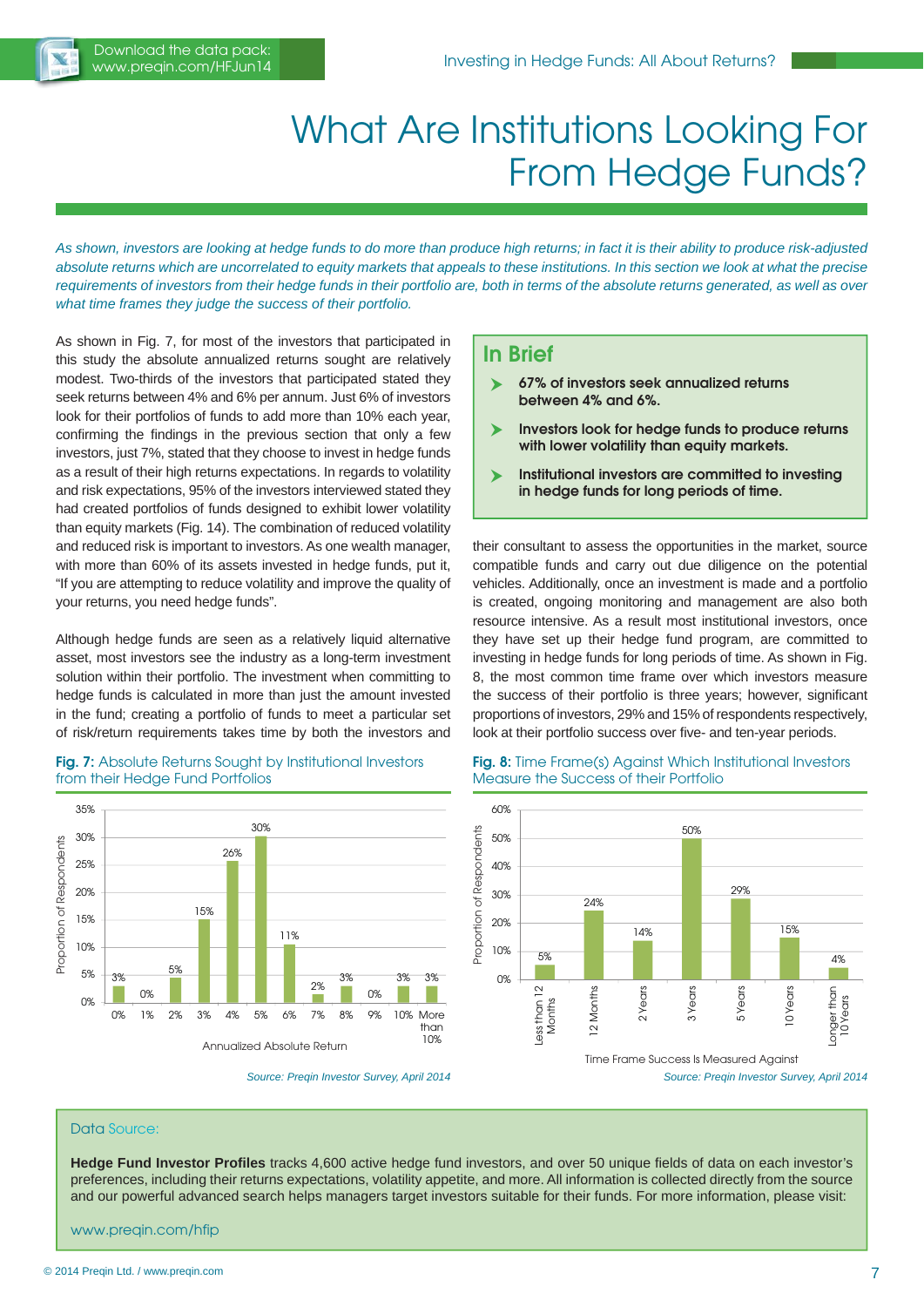

## Have Hedge Funds Lived Up to Institutional Expectations?

*Most investors look to hedge funds to add sources of consistent, low volatility mid-single digit returns to their portfolios. With investors looking at hedge funds over the short (12 months), medium (three years), and long (five years) timeframes, we examine how hedge funds have met investors' expectations outlined earlier in this report over these periods using data from Preqin's Hedge Fund Analyst online service, and the results of our interviews with 100 institutional investors.*

As shown in Fig. 9, the largest proportion of investors (84%) feel that over the past 12 months their returns expectations have been met or exceeded (measured to Q1 2014). This is the same level of satisfaction with returns as seen in the 12 months to the end of 2013 (as shown in the [2014 Preqin Global Hedge Fund](www.preqin.com/ghfr)  [Report\),](www.preqin.com/ghfr) and represents the highest level of investor satisfaction with hedge fund performance since Preqin started recording this data. This will come as a relief to fund managers in the industry, which has had its worst start to the year since 2008.

As shown in Fig. 10, hedge fund performance in the past 12 months and over the longer five-year period has matched the 4-6% requirements set by the majority of institutional investors. Over a three-year period, annualized returns of hedge funds failed to reach 6% (Fig. 10), largely caused by a problematic 2011. However, with only 22% of investors stating they seek returns of 6% or more (Fig. 7) and just 33% stating that their returns objectives had not been met in a three-year period (Fig. 9), even this relatively low level of annualized performance is seen as satisfactory by the bulk of investors.

In addition to hedge funds generally matching absolute return expectations, these funds have also managed to exhibit both lower volatility than equity markets (Fig. 11) and better riskadjusted returns (Fig. 12) when measured against the S&P 500 over a three-year period. The S&P measurements are based on the month-end to month-end movement of the S&P 500, in order to compare to hedge funds data which is gathered monthly. As shown in Fig. 14, 95% of investors which participated in this study have designed their portfolios to exhibit less volatility than equity markets, so it is clear the industry is meeting this objective.



*Source: Preqin Hedge Fund Analyst*

#### **Fig. 10:** Hedge Fund Returns (As at April 2014)

- **Investors are the most satisfied with returns they have ever been.**
- **Hedge funds are meeting investor expectations on an absolute and a risk-adjusted basis.**

**Fig. 9:** Proportion of Institutional Investors that State Hedge Fund Returns Have Lived Up to Expectations over a 12-Month, 3-Year and 5-Year Period



*Source: Preqin Investor Survey, April 2014*



#### **Fig. 11:** Rolling Volatility of Hedge Funds vs. S&P 500, May 2011 - April 2014

© 2014 Preqin Ltd. / www.preqin.com

**In Brief**

*Source: Preqin Hedge Fund Analyst*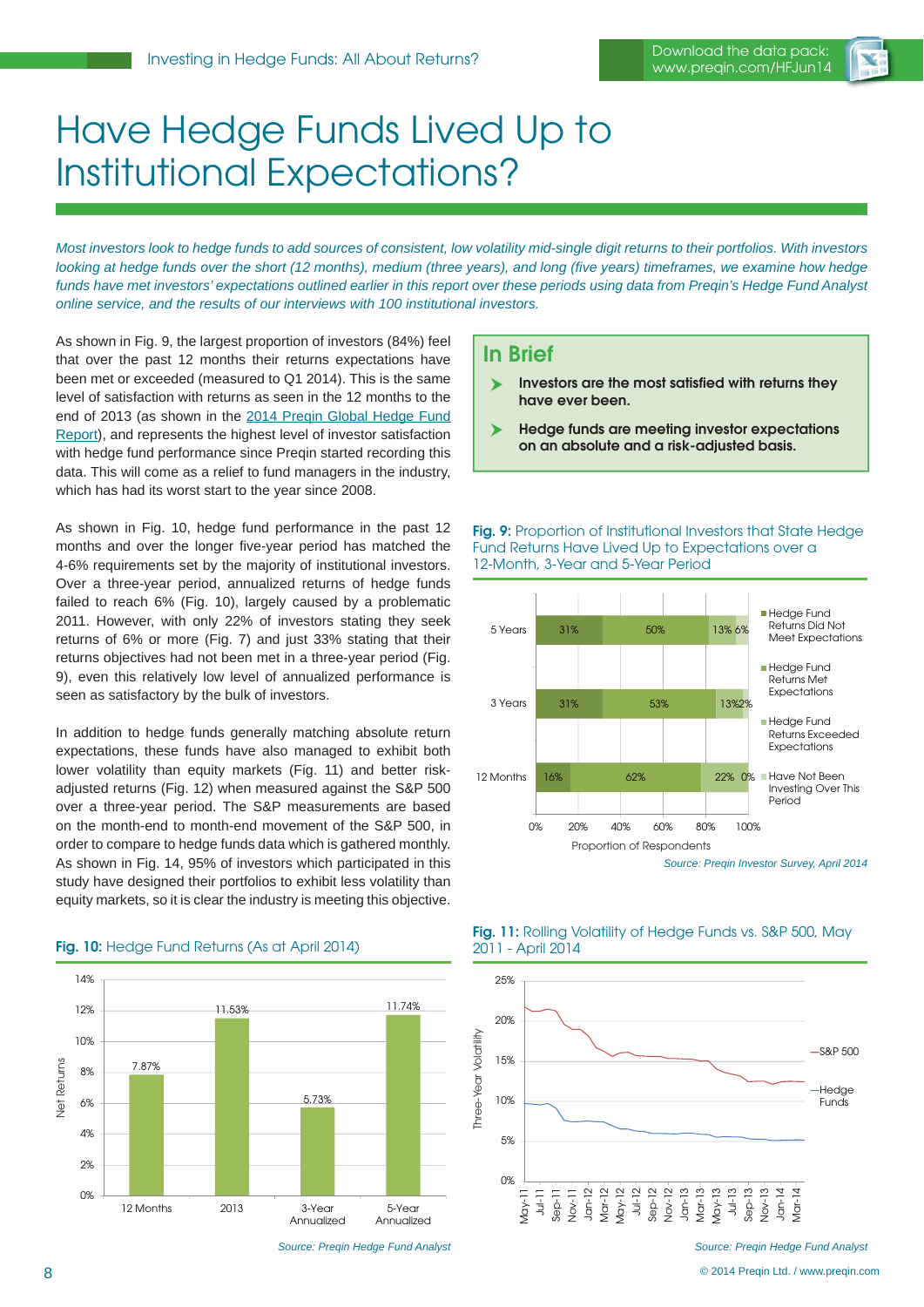

**Fig. 12:** Risk-Return Profile of Hedge Funds vs. S&P 500 (As at April 2014)



Fig. 13 depicts the lossmaking periods suffered by hedge funds and the S&P 500 during the last six years. The equities index has seen both more instances of drawdown and more severe drawdowns than hedge funds over the course of this period.

Thirty percent of investors stated that they use hedge funds to mitigate risks in other areas of their portfolio (Fig. 4). As shown, in Fig. 15 investors are largely confident that hedge funds are doing this; eighty percent of institutions believe that if they were to remove hedge funds from their portfolio the overall level of risk of their investments will increase.

One area where hedge funds may be failing to meet investor expectations is uncorrelated returns; the current correlation coefficient of hedge funds to S&P 500 is 0.69 when the index is positive and 0.72 when it is in negative territory. In the current bull market this has driven returns upwards; however, some investors

#### **Fig. 14:** Investors Opinions' on Hedge Fund Portfolio Volatility vs. Equity Volatility



#### **Fig. 13:** Drawdowns of Hedge Funds vs. S&P 500, May 2008 - April 2014



*Source: Preqin Hedge Fund Analyst*

#### **In Brief**

- **Most investors feel that if they were to cease investing in hedge funds, the amount of risk in their portfolio would increase.**
- **However, correlation to equity markets may be a concern for some investors.**

may be looking at other hedge fund strategies such as macro funds and CTAs to provide some downside protection for when the bull run ends.

#### **Fig. 15:** Investors' Opinions on the Effect of Removing Hedge Funds from their Portfolio on Risk



*Source: Preqin Investor Survey, April 2014*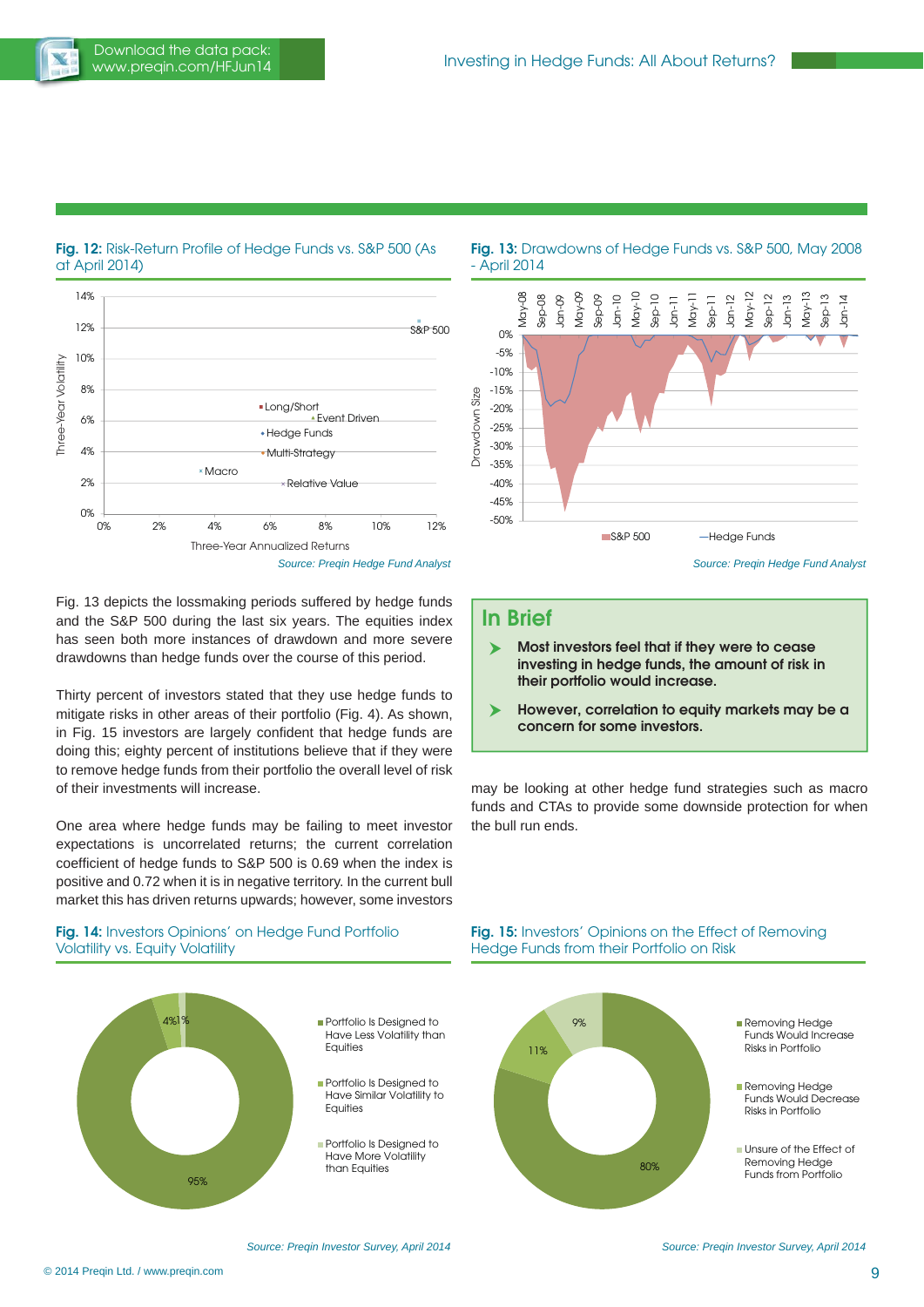

## How Should Institutions Benchmark Performance?

Investors are largely satisfied with the level of performance of their hedge fund portfolios, both in absolute terms and on a risk*adjusted basis (Fig. 9). However, with over 10,000 hedge funds to choose from, how do investors monitor the funds in their portfolio against the wider performance of the industry?* 

Hedge fund investors use a variety of methods to benchmark their portfolios against the wider hedge fund industry (Fig. 16). The largest proportion of investors (36%) use separate benchmarks to compare the separate strategies in their hedge fund portfolios. The term "hedge fund" encompasses a wide variety of strategies and trading styles, underlying investment holdings and regional foci. It is this very variation from fund to fund which makes aggregating performance across all funds irrelevant for many investors (Fig. 18); by looking at strategic specific benchmarks to compare performance investors may be able to better gauge how each element of their hedge fund portfolio is performing.

The S&P 500 is the most favoured non-hedge fund specific benchmark among investors (Fig. 17). However, nearly a quarter of all investors felt that public market indices such as the S&P 500 are not relevant to hedge fund performance (Fig. 18). Certainly, when you compare the performance characteristics of the S&P 500 to hedge funds (Fig. 11 and Fig. 12) as well as from the return

#### **In Brief**

- **Investors commonly use strategy-specific benchmarks to compare their portfolio to the wider industry.**
- **Equity indices do not reflect the diversity of the hedge fund industry or its risk/return characteristics.**
- **Therefore equity indices such as the S&P 500 are becoming less relevant for benchmarking hedge fund performance.**

#### **Fig. 17:** Benchmarks Used by Institutional Investors to Assess Hedge Fund Performance



#### **Fig. 16:** Methods Institutional Investors Utilize to Benchmark Hedge Fund Performance



characteristics sought by institutional investors (Fig. 4), then it is clear that hedge funds' risk/return profile and volatility are superior to these equity indices, even if the actual returns have not been over the past few years.

Alongside the diversity of the industry making it less relevant to benchmark across all strategies and the S&P 500 being no longer relevant to benchmark hedge funds to, investors also felt that some benchmarks might be unreliable or overestimate industry performance (Fig. 18). The investors suggested that these benchmarks can be improved by creating more specific benchmarks.



#### **Fig. 18:** Institutional Investor Concerns with Existing **Benchmarks**

*Source: Preqin Investor Survey, April 2014*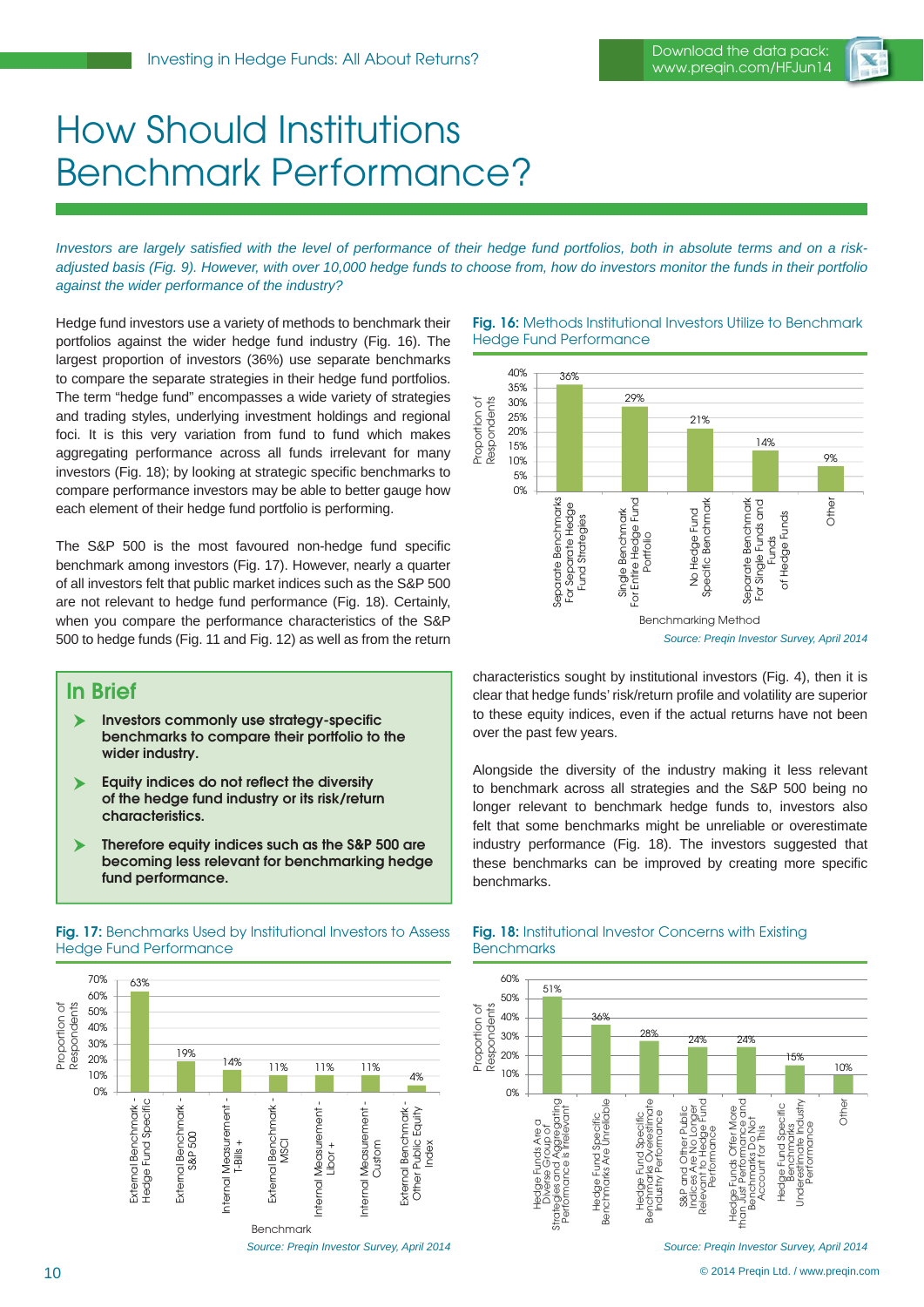## What's Next for Institutional Hedge Fund Portfolios?

*Over the past decade we have seen more and more institutional investors add to their hedge fund portfolios in order to add a source of low-volatility, risk-adjusted and non-correlated returns. Investors have been largely satisfi ed with the asset class's ability to match these objectives and with the performance of the industry in general. In fact we are currently in a period when investor satisfaction*  with performance is at an all-time high. So, with the industry largely meeting the needs of investors, how will they change their hedge *fund portfolios moving forwards?*

Fig. 19 shows investors plans for their portfolios in the next 12 months, three years and five years in regards to the amount they invest in hedge funds. As would be expected, in the short term investors in general are more likely to have fixed plans for their portfolio, with the largest proportion, almost two-thirds, unlikely to change their exposure to hedge funds. However, 19% of respondents have plans to increase their target allocations, and just 4% plan to decrease the amount invested in hedge funds, which means that 2014 is likely to be another year when there are good levels of net inflows from institutional investors. When looking at the number of funds they plan to invest in (Fig. 20), the picture looks positive for hedge fund managers currently seeking new investment; 45% of investors are either considering increasing the number of funds in their portfolio or have definite plans to do so, compared to 9% looking to reduce their number of relationships.

In the longer time frames, investors are less likely to have fixed their plans, but the patterns look similar to the 12-month time frame. In fact, when discarding the investors which are unsure what they intend to do, the picture looks even more promising, with larger proportions of the remaining investors seeking to increase their exposure in the next three years and the next five years.

As a result, the outlook for the industry looks promising; it is clear that in both the short, medium and long term investors will be putting more of their money to work in hedge funds and, at the same time, will be giving this to a larger number of managers. Of course, hedge funds will need to continue to provide the returns that investors seek – both on an absolute and risk-adjusted basis

**Fig. 19:** Institutional Investors' Plans to Change the Amount They Invest in Hedge Funds over the Coming 12-Month,

#### **In Summary**

- **Thousands of institutional investors allocate capital to hedge funds.**
- **The amount of money they invest has increased over recent years and is likely to increase significantly in the years to come.**
- **Investors use hedge funds to add a source of uncorrelated, risk-adjusted returns to their portfolio, NOT for double-digit returns.**
- **Equity indices, such as the S&P 500, are increasingly seen as an irrelevant method of benchmarking hedge fund performance.**
- **Hedge funds have largely lived up to investors' expectations on an absolute and risk-adjusted basis over the short, medium and longer term.**

– in order to maintain the institutional enthusiasm for the asset class. As we see the industry become more institutionalized, with investors taking a deeper look at performance, it is likely that we will see this continued shift away from comparing hedge fund performance to equity indices such as the S&P 500. As investors begin to view hedge fund performance more in relation to specialized hedge fund indices which better reflect what investors need from the asset class, we may see more investors begin to invest in the asset class for the first time as the true value of investing in hedge funds is revealed.



*Source: Preqin Investor Survey, April 2014*

**Fig. 20:** Institutional Investors Plans to Change the Number of Hedge Funds Invested in over the Coming 12-Month, 3-Year and 5-Year Periods



3-Year and 5-Year Periods